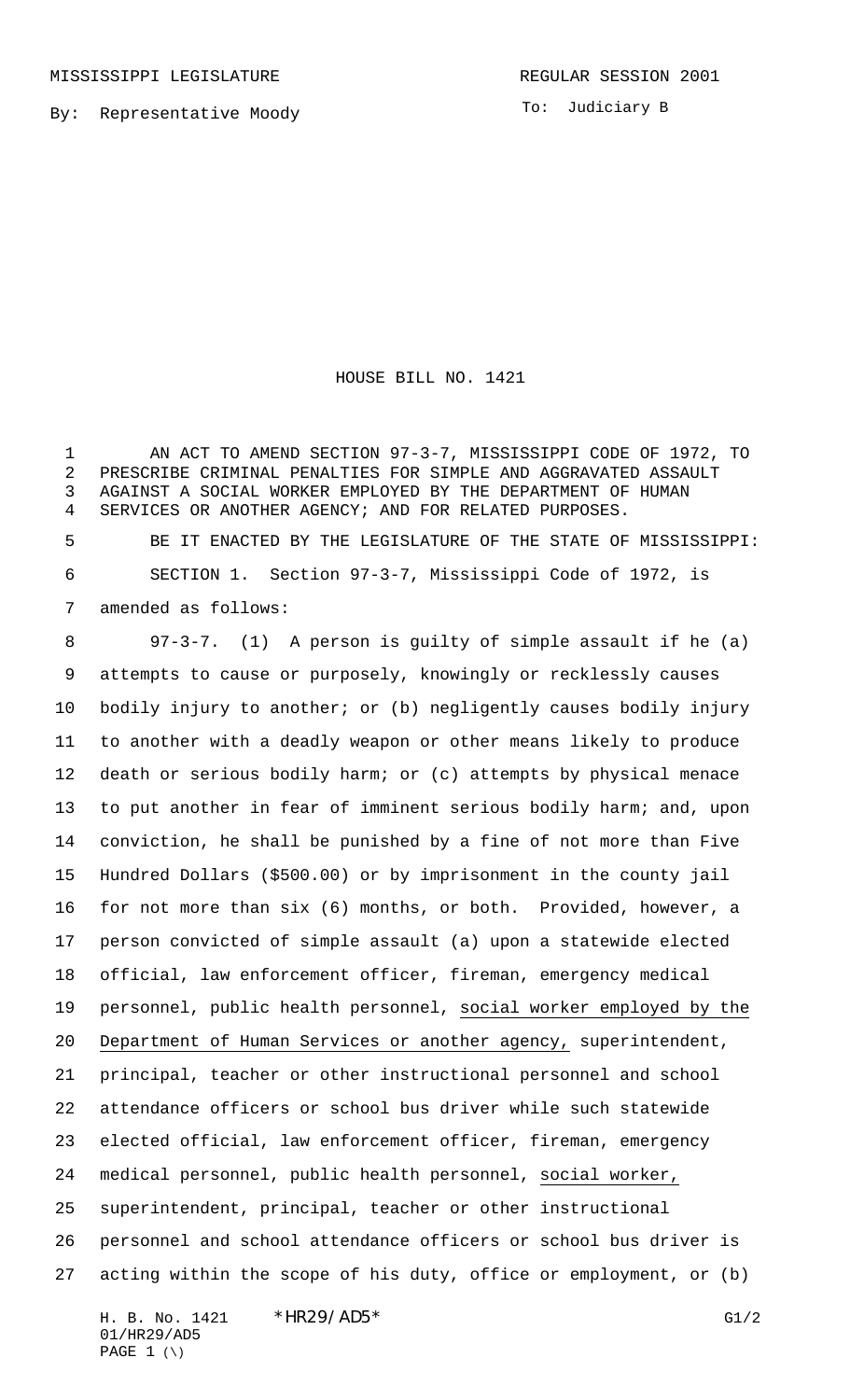upon a legislator while the Legislature is in regular or extraordinary session shall be punished by a fine of not more than One Thousand Dollars (\$1,000.00) or by imprisonment for not more than five (5) years, or both.

 (2) A person is guilty of aggravated assault if he (a) attempts to cause serious bodily injury to another, or causes such injury purposely, knowingly or recklessly under circumstances manifesting extreme indifference to the value of human life; or (b) attempts to cause or purposely or knowingly causes bodily injury to another with a deadly weapon or other means likely to produce death or serious bodily harm; and, upon conviction, he shall be punished by imprisonment in the county jail for not more than one (1) year or in the penitentiary for not more than twenty (20) years. Provided, however, a person convicted of aggravated assault (a) upon a statewide elected official, law enforcement officer, fireman, emergency medical personnel, public health personnel, social worker employed by the Department of Human 45 Services or another agency, superintendent, principal, teacher or other instructional personnel and school attendance officers or school bus driver while such statewide elected official, law enforcement officer, fireman, emergency medical personnel, public health personnel, social worker, superintendent, principal, teacher or other instructional personnel and school attendance officers or school bus driver is acting within the scope of his duty, office or employment, or (b) upon a legislator while the Legislature is in regular or extraordinary session shall be punished by a fine of not more than Five Thousand Dollars (\$5,000.00) or by imprisonment for not more than thirty (30) years, or both.

H. B. No. 1421 \*HR29/AD5\* 01/HR29/AD5 PAGE  $2 (\setminus)$  (3) A person is guilty of simple domestic violence who commits simple assault as described in subsection (1) of this section against a family or household member who resides with the defendant or who formerly resided with the defendant, a current or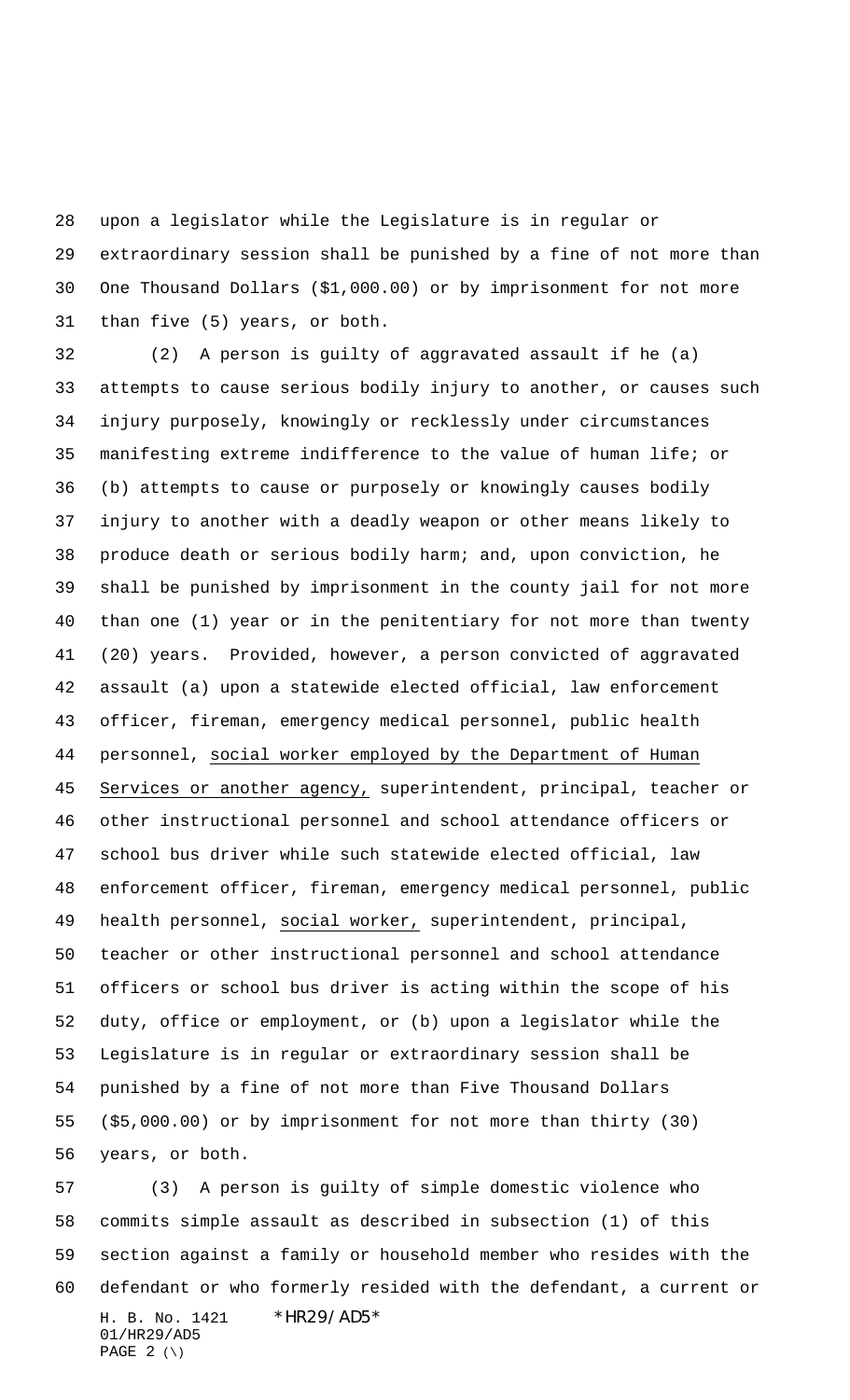former spouse, or a person with whom the defendant has had a biological or legally adopted child and upon conviction, the defendant shall be punished as provided under subsection (1) of this section; provided, that upon a third or subsequent conviction of simple domestic violence, whether against the same or another victim and within five (5) years, the defendant shall be guilty of a felony and sentenced to a term of imprisonment not less than five (5) nor more than ten (10) years.

 (4) A person is guilty of aggravated domestic violence who commits aggravated assault as described in subsection (2) of this section against a family or household member who resides with the defendant or who formerly resided with the defendant, or a current or former spouse, or a person with whom the defendant has had a biological or legally adopted child and upon conviction, the defendant shall be punished as provided under subsection (2) of this section; provided, that upon a third or subsequent offense of aggravated domestic violence, whether against the same or another victim and within five (5) years, the defendant shall be guilty of a felony and sentenced to a term of imprisonment of not less than five (5) nor more than twenty (20) years. Reasonable discipline of a child, such as spanking, is not an offense under this subsection (4).

 (5) Every conviction of domestic violence may require as a condition of any suspended sentence that the defendant participate in counseling or treatment to bring about the cessation of domestic abuse. The defendant may be required to pay all or part of the cost of the counseling or treatment, in the discretion of the court.

 (6) In any conviction of assault as described in any subsection of this section which arises from an incident of domestic violence, the sentencing order shall include the designation "domestic violence."

H. B. No. 1421 \* HR29/AD5\* 01/HR29/AD5 PAGE (\)